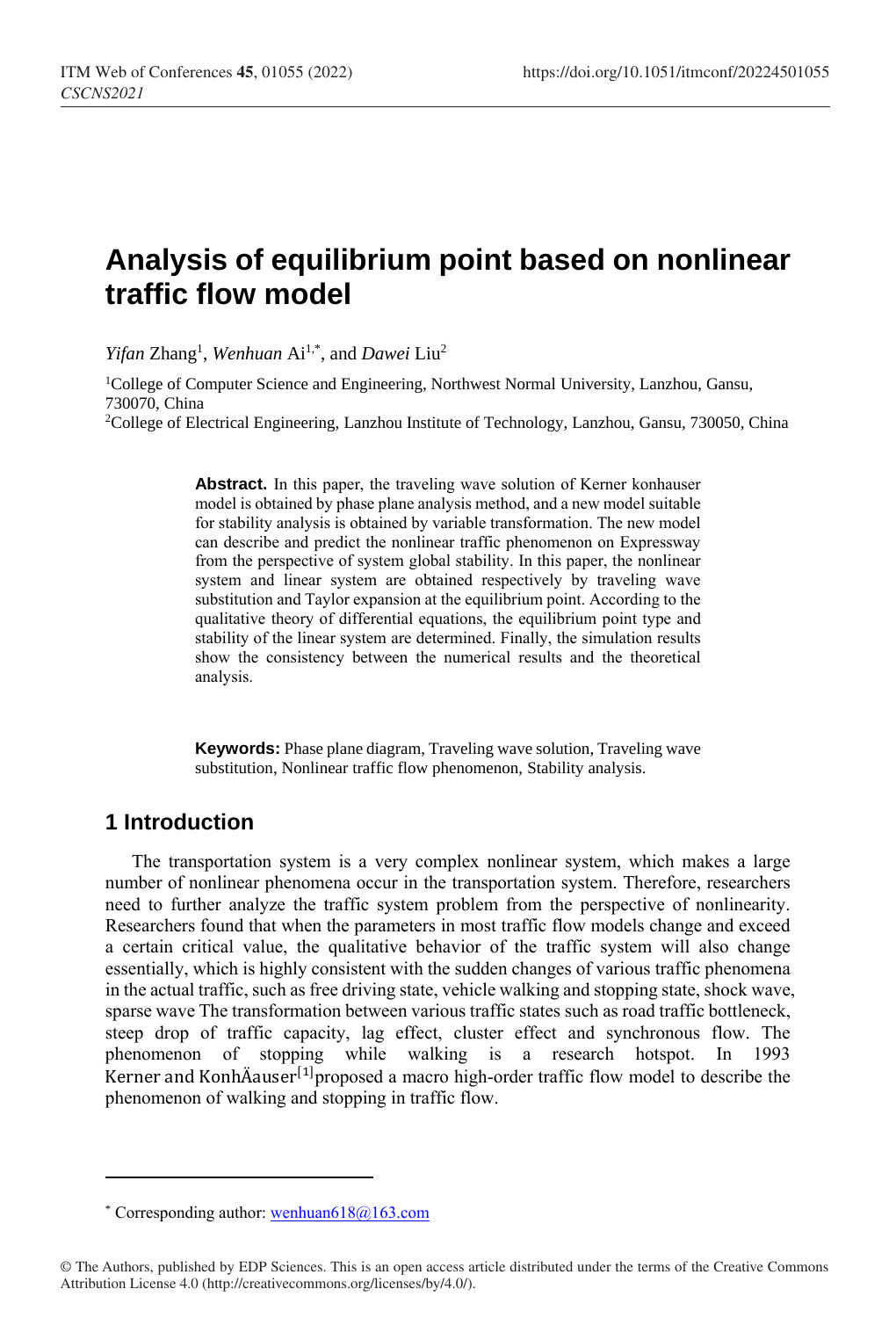The macro traffic flow model proposed by Kerner and KonhÄauser considers the role of viscosity term on the basis of PW model. PW model is the development of LWR model<sup>([2−3])</sup>.

Since LWR model was proposed, many scholars have further studied it [4] - [5]

The LWR model assumes that the traffic flow always satisfies the equilibrium speed density relationship , so LWR model can not accurately describe the actual traffic flow in non-equilibrium state at most times, and can not simulate nonlinear traffic flow phenomena such as time-to-time stop, ghost traffic congestion and traffic lag, which is its biggest **limitation** 

In order to overcome the shortcomings of LWR model, many scholars propose to replace the equilibrium velocity density relationship  $v(x, t) = Ve(\rho(x, t))$  with the dynamic equation of average velocity V (x, t), the LWR model is extended to an unbalanced high-order continuous model,  $PW^{([6-7])}$  model is a typical one.

Kühne<sup>[8]</sup>considered the effect of viscosity term on the basis of PW model, that is, added in the acceleration equation $\mu_0 \frac{\varphi^2 v}{\varphi^2}$  $\frac{\varphi^2 v}{\varphi x^2}$ , and use  $c_0^2$  replaces the in the Payne model  $\frac{\mu}{\varphi T}$  term.

If the coefficient of the viscous term  $\mu_0$  is replaced by the viscosity coefficient inversely proportional to the density to obtain the model proposed by Kerner and KonhÄauser<sup>[9]</sup> in 1993:

$$
\begin{cases}\n\frac{\partial \rho}{\partial t} + \frac{\partial (\rho v)}{\partial x} = 0 \\
\frac{\partial v}{\partial t} + v \frac{\partial v}{\partial x} = \frac{V_e(\rho) - v}{T} - \frac{c_0^2}{\rho} \frac{\partial \rho}{\partial x} + \frac{\mu}{\rho} \frac{\partial^2 v}{\partial x^2}\n\end{cases}
$$

The model can better explain the traffic phenomena such as time-to-time stop and stability mutation in real traffic. The rest of this paper is organized as follows. In the second part, we discuss the model and its derivation. In the third part, the types and stability of equilibrium points of the model are derived, and the classification and stability of equilibrium points of the model are discussed. The fourth part carries out numerical simulation. The fifth part is the summary of the full text.

#### **2 Model and its derivation**

Taking the density gradient continuous traffic flow model proposed by Kerner and KonhÄauser in 1993 as an example, the branching phenomenon of traffic flow is analyzed. The model expression is composed of the following two equations, an equation with local vehicle number conservation

$$
\frac{\partial \rho}{\partial t} + \frac{\partial (\rho v)}{\partial x} = 0 \tag{1}
$$

And an equation of motion:

$$
\frac{dv}{dt} = \frac{\partial v}{\partial t} + v \frac{\partial v}{\partial x} = \frac{v_e(\rho) - v}{T} - \frac{c_0^2}{\rho} \frac{\partial \rho}{\partial x} + \frac{\mu}{\rho} \frac{\partial^2 v}{\partial x^2}
$$
(2)

It is assumed that the model has traveling wave solutions  $\rho(z)$  and v  $(z)$  where  $z = x - ct$ and traveling wave velocity  $c < 0$ . Using the above results and substituting them into equations (1) and (2), we can get

$$
-c\rho_z + q_z = 0 \tag{3}
$$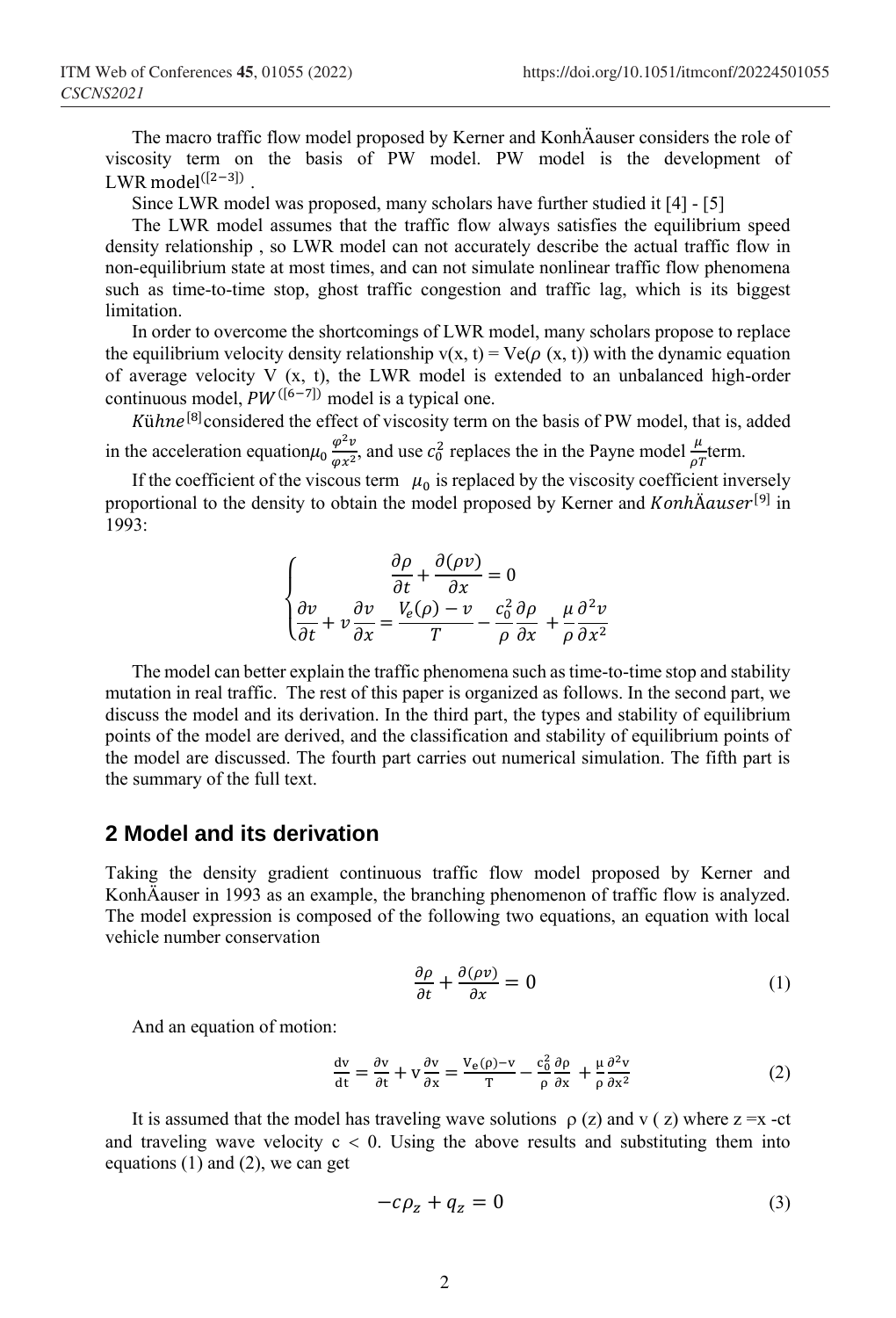$$
-c\frac{\partial v}{\partial z} + v\frac{\partial v}{\partial z} \frac{1}{T} (v_e(\rho) - v) \frac{c_0^2}{\rho} \frac{\partial \rho}{\partial z} + \frac{\mu}{\rho} \frac{\partial^2 v}{\partial x^2}
$$
(4)

By deriving both ends of equation  $PV = q$  at the same time, it is obtained that:

$$
q_z = \rho_z v + v \rho_z \tag{5}
$$

From  $(3)$  and  $(5)$ :

$$
v_z = \frac{c\rho_z}{\rho} - \frac{q\rho_z}{\rho^2} \tag{6}
$$

(3) an integral can be obtained for Z.

$$
-c\rho + q = const = q^* \tag{7}
$$

Bring (6), (7) into (4):

$$
\rho_{zz} + \frac{\rho}{u} \left( \frac{c_0^2 \rho}{q^*} - \frac{q^*}{\rho} \right) \rho_z - \frac{p^2 [q^* + c\rho - \rho v_e(\rho)]}{u T q^*} = 0 \tag{8}
$$

Simplify the second order ordinary differential equation about  $\rho(z)$ :

$$
\rho_{zz} - g(\rho, q^*)\rho_z - f(\rho, c, q^*) = 0 \tag{9}
$$

Among them:

$$
g(\rho, q^*) = \frac{\rho}{u} \left( \frac{q^*}{\rho} - \frac{c_0^2 \rho}{q^*} \right) \tag{10}
$$

$$
f(\rho, c, q^*) = -\frac{\rho^2}{q^* u^T} [q^* + c\rho - \rho v_e(\rho)]
$$
 (11)

Let  $y=\frac{dp}{dx}$  $\frac{dp}{dz}$ , equation (9) can be transformed into a system of first-order ordinary differential equations

$$
\begin{cases}\n\frac{d\rho}{dz} = \bar{y} \\
\frac{d\bar{y}}{dz} = g(\rho, q^*)\bar{y} + f(\rho, c, q^*)\n\end{cases}
$$
\n(12)

Substitute variables as follows:  $\theta = \frac{1}{2}$  $\rho_m-\rho$ By substituting them into (11), the following new traffic flow models can be obtained

$$
\begin{cases}\n\frac{d\theta}{dz} = y \\
\frac{dy}{dz} = \left[\frac{2y}{\theta} + G(\theta, q^*)\right] y + F(\theta, c, q^*)\n\end{cases}
$$
\n(13)

Among

$$
G(\theta, q^*) = \frac{p_m \theta - 1}{u \theta} \left\{ \frac{q^* \theta}{p_m \theta - 1} - \frac{c_0^2 (\rho_m \theta - 1)}{q^* \theta} \right\} \tag{14}
$$

$$
F(\theta, c, q^*) = \frac{-(1 - \rho_m \theta)^2}{u \tau \theta q^*} [\theta q^* + (1 - \theta \rho_m)(v_e(\theta) - c)] \tag{15}
$$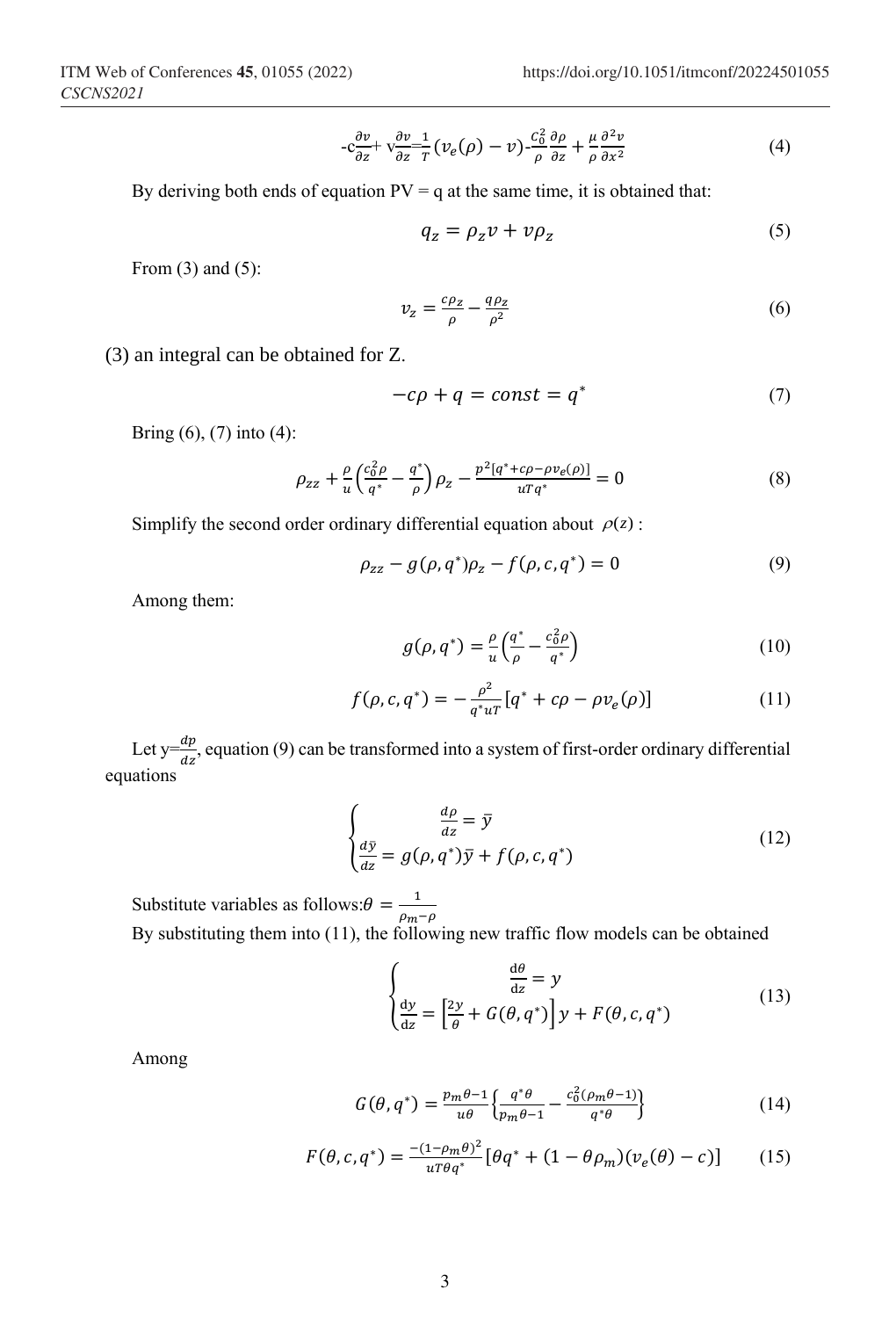#### **3 The balance point type and stability of the model**

For the analysis of the equilibrium point, it is mainly determined from the equation group formed by equation (13). Let the right end of the equation of equation (13) be 0, it can be seen that  $y = 0$  and  $F = 0$ , thus the equilibrium point coordinates  $(\rho_i, 0)$ , Then Taylor expansion of equation (13) according to the coordinates of the equilibrium point, the linear representation of the system can be obtained:

$$
\begin{cases}\n\theta' = y \\
y' = G(\theta_i, q^*)y + F'(\theta_i, c, q^*)(\theta - \theta_i)\n\end{cases}
$$
\n(16)

Therefore, the Jacobian matrix of the system at the equilibrium point can be obtained as:

$$
L = \begin{bmatrix} 0 & 1 \\ F_i' & G_i \end{bmatrix} \tag{17}
$$

The corresponding characteristic equation is:

$$
\lambda^2 - G_i \lambda - F'_i = 0 \tag{18}
$$

where  $G_i(\rho_i, c, q_*) = G(\rho, c, q_*)$ ,  $F = F(\rho, c, q_*)$ .

Since at the equilibrium point  $F = 0$ , then  $\theta_i q^* + (1 - \rho_m \theta_i)(v_e(\theta_i) - c) = 0$ , then we have

$$
G(\theta_i, c, q^*) = \frac{u\theta_i}{p_m\theta_{i-1}} \left[ \frac{q^*\theta_i}{\rho_m\theta_{i-1}} - \frac{c_0^2(\rho_m\theta_{i-1})}{q^*\theta_i} \right] \tag{19}
$$

$$
F' = \frac{-(1 - \rho_m \theta_i)^2}{u q^* \theta_i T} \Big[ q^* - \frac{\rho_m \theta_i q^*}{1 - \rho_m \theta_i} + (1 + \rho_m \theta_i) \nu'_e(\theta_i) \Big] \tag{20}
$$

From the Hartman-Gorban linearization theorem, we know that the nonlinear system (13) and the linear system (16) have the same equilibrium point. Select the balance velocity function proposed in [9]:

$$
V_e[\rho] = v_f \left\{ \left[ 1 + exp(\frac{\rho_m - 0.25}{0.06}) \right]^{-1} - 3.72 \times 10^{-6} \right\} \tag{21}
$$

From 21:

$$
V_e(\theta) = v_f \left\{ \left[ 1 + exp(12.5 - \frac{1}{0.06 \rho_m \theta}) \right]^{-1} - 3.72 \times 10^{-6} \right\}
$$
 (22)

Here,  $v_f$  represents the free flow velocity, and  $\rho_m$  represents the maximum or congestion density.

The values of the parameters in the model in this chapter are as follows:  $v_f = 30 \text{m/s}, \rho_m =$ 0.2 veh/m,  $T = 10s$ ,  $c_0 = 11m/s$ ,  $\mu_0 = 550$ . When  $\rho$  is equal to 0, this is a trivial balance point and has no practical meaning, so this article only needs to discuss other balance points. From the above discussion and (19)-(20), the type and stability of the equilibrium point can be judged, as shown in Table3. 1, where the equilibrium point is represented by  $\theta_i$  (i = 1, 2,3).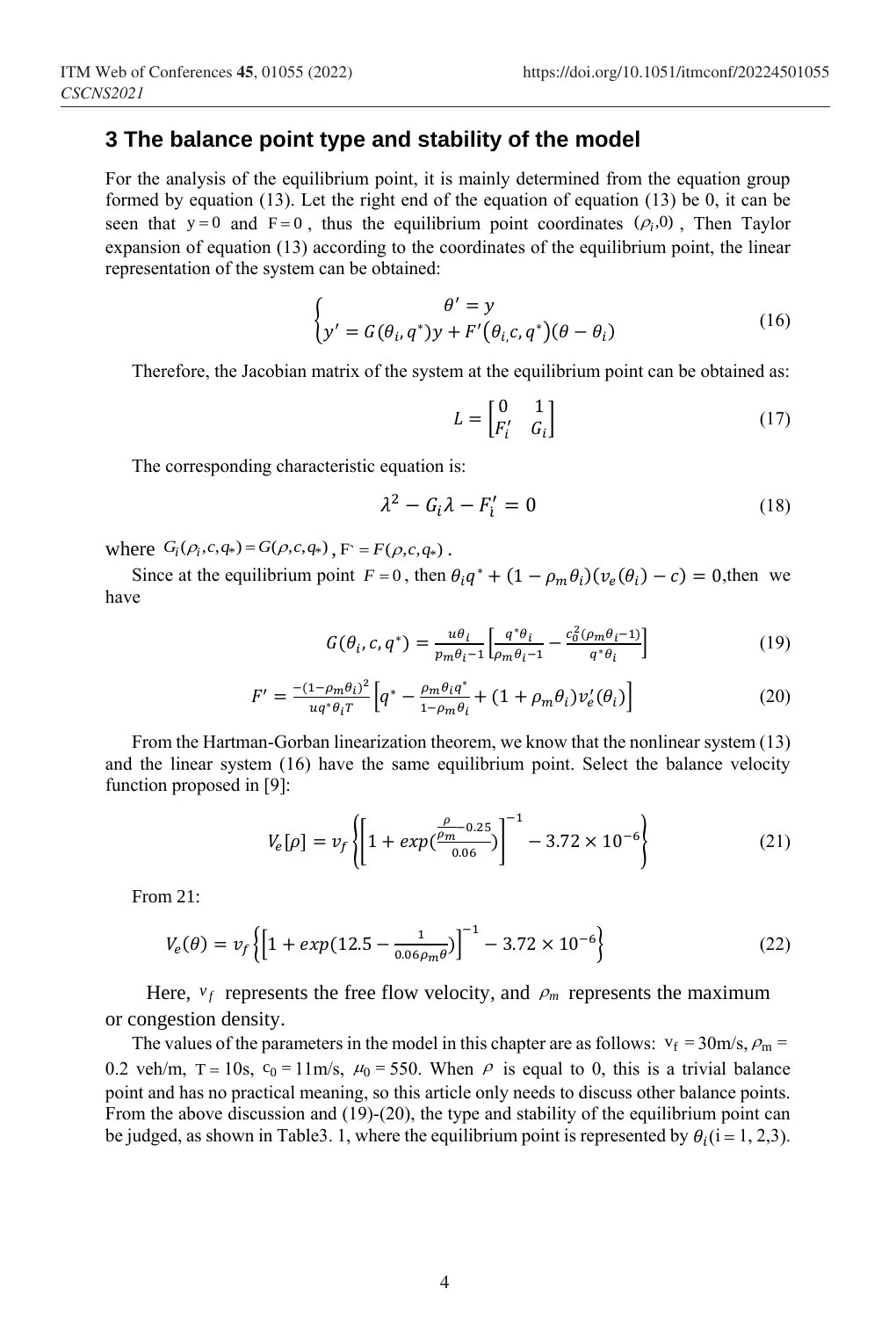|                            | $\theta_1$                                                            | $\theta_2$                                                                                                                 | $\theta_{2}$                                                         |
|----------------------------|-----------------------------------------------------------------------|----------------------------------------------------------------------------------------------------------------------------|----------------------------------------------------------------------|
|                            | 5.1696                                                                | 9.1994                                                                                                                     | 23.9752                                                              |
| $(c,q^*)$ =(-1.26,0.2)     | $F_i > 0$<br>,saddle point<br>Unatable for $z \rightarrow \pm \infty$ | $\Delta_i$ < 0, $G_i$ < 0, spiral<br>point<br>Stable for $z \rightarrow +\infty$<br>Unstable for $z \rightarrow -\infty$   | $F_i > 0$<br>saddle point<br>Unatable for $z \rightarrow \pm \infty$ |
|                            | 5.6287                                                                | 7.113                                                                                                                      |                                                                      |
| $(c,q^*) = (-1.371, 0.64)$ | $F_i > 0$<br>,saddle point<br>Unatable for $z \rightarrow \pm \infty$ | $\Delta_i < 0$ , $G_i < 0$ , spiral<br>point<br>Stable for $z \rightarrow +\infty$<br>Unstable for $z \rightarrow -\infty$ |                                                                      |

**Table 1.** Types of equilibrium points and their stability when model parameters are given,  $\Delta_i = G_i^2 + 4F_i^{\prime}, i = 1,2$ .

# **4 Numerical simulation**

The two sets of parameters in Table 1 are selected to simulate the stability of the nonlinear system (13) at the equilibrium point. The phase plan near the balance point is shown in Figure 1. The equilibrium point is  $(\theta_i, 0)$ , and  $i = 1,2,3$ ,  $\theta_1 < \theta_2 < \theta_3$ . It can be seen from the figure that the balance point type of the system and the stability changes near the balance point are consistent with the theoretical analysis results in Table 1.



**Fig. 1.** Phase plane  $\theta$  – y trajectory diagram, (a), where traveling wave velocity c=-1.26,traveling wave parameter  $q_* = 0.2$ . (b) where traveling wave velocity c=-1.371, traveling wave parameter  $q*=0.64$ .

Figure a corresponds to the first group of data in Table 1. when  $z \rightarrow \pm \infty$ , the system is unstable at the equilibrium point( $\theta_1$ , 0) and( $\theta_3$ , 0), and its nearby trajectories are far away from this point. When  $z \rightarrow +\infty$ , there are several spiral trajectories close to saddle point  $(\theta_1, 0)$  and tend to focus $(\theta_2, 0)$ ; due to simultaneous influence of nearby saddle point  $(\theta_2, 0)$ and Therefore, the spiral state of trajectory tending to focus is not obvious; The rotation state is not obvious; When  $z \rightarrow -\infty$ , these trajectories are far away from the focus and eventually tend to infinity. These trajectories are the saddle point focus solution of the system. It shows that when  $z \to +\infty$ , the system is stable at  $(\theta_2, 0)$ ; When  $z \to -\infty$ , The system is unstable at  $(\theta_2, 0)$ . As long as the system becomes unstable, the state variable  $\theta$  will tend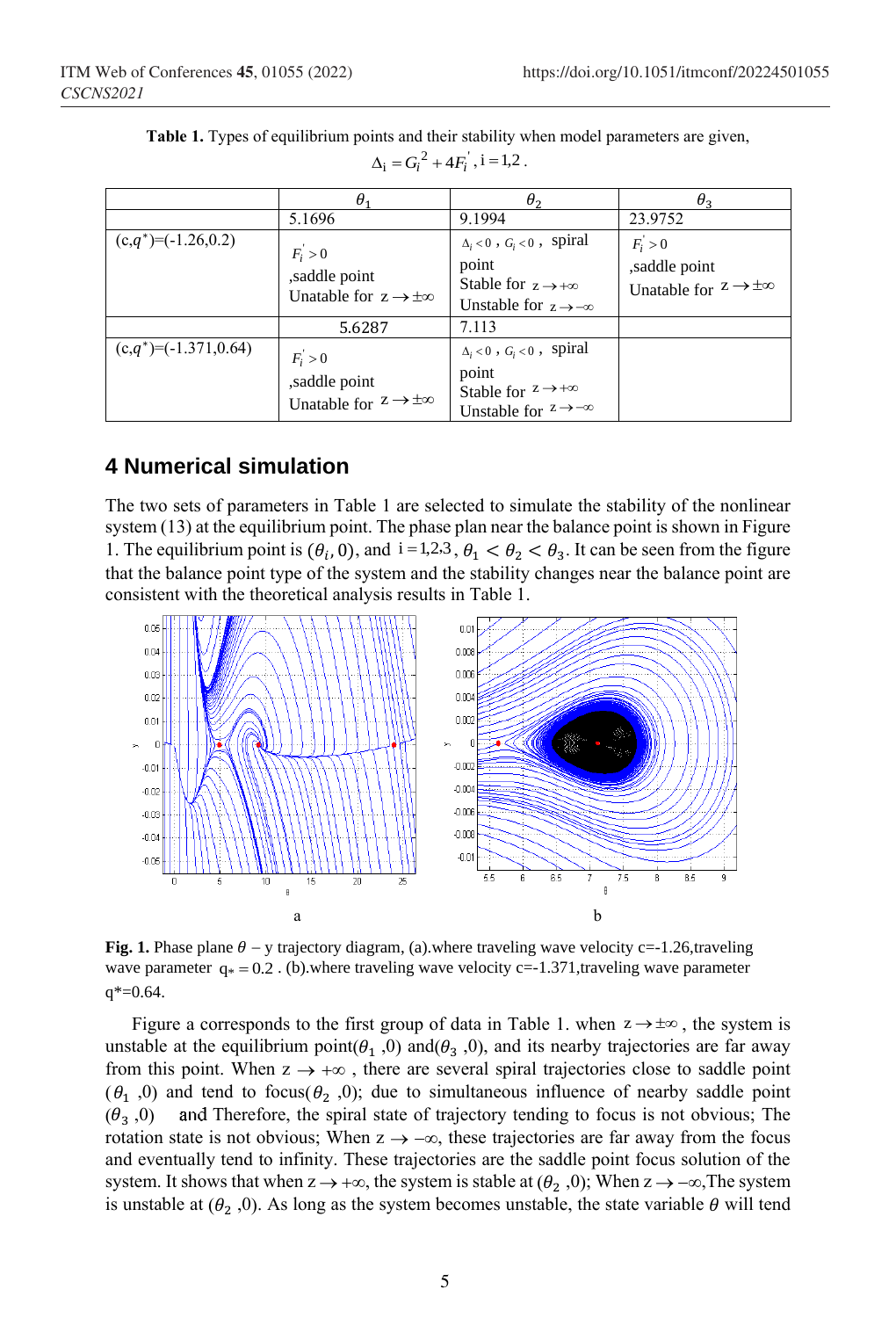to infinity , due to  $\theta$  and  $\rho$  In a monotonic increasing relationship, the vehicle density will eventually tend to the state of congestion.

Figure b corresponds to the second group of data in Table 1, and also shows that the system is unstable at the equilibrium point( $\theta_1$ , 0) when  $z \to \pm \infty$ . he spiral trajectory starting from (6.8,0) tends to focus ( $\theta_2$ ,0) when  $z \to +\infty$ , when  $z \to -\infty$ , stay away from the Focus and finally form equal amplitude oscillation. It is further found that the spiral trajectory starting from (6.4,0) tends to change when  $z \to -\infty$  Near the outermost circle of the curve shown by the black line; When  $z \rightarrow +\infty$ , it tends to infinity. So there is a gap between the black line and the blue line have a limit cycle

In order to facilitate the simulation, the space spacing is 160m and the time interval is 1s. The values of other parameters in the model are as follows: T=10s,  $c_0 =11 \text{ m/s}, u=550$ ,  $v_f = 30m/s, \rho_m = 0.2$ veh/m.

Select the Hopf branch point  $\rho_0 = 0.058789$  veh/m as the initial uniform density value, the applied amplitude is for local small disturbance of  $\Delta \rho_0 = 0.01$  veh/ m, draw the density space-time diagram of the system, as shown in Figure 2: It can be seen from Fig. 4-2 that the amplitude of the initial small disturbance increases with time and evolves into constant amplitude periodic oscillation, which is the characteristic of the limit cycle solution. It also reflects the traffic phenomenon of oscillation and congestion, and stops the wave immediately. It also further verifies the correctness of the theoretical analysis.



**Fig. 2.** Density space-time diagram with Hopf branch as initial value.

## **5 Conclusion**

In this paper, the traveling wave solution of Kerner konhauser model is obtained by phase plane analysis method, and then the equilibrium point type and stability of the system are analyzed by the new model after substitution. Finally, by drawing the density space-time map and phase plan of the system, the traffic phenomena such as time-to-time stop and stability mutation on the expressway can be better explained

The authors would like to thank the anonymous referees and the editor for their valuable opinions. This work is partially supported by the National Natural Science Foundation of China under the Grant No. 61863032 and the Natural Science Foundation of Gansu Province of China under the Grant No. 20JR5RA533 and the China Postdoctoral Science Foundation Funded Project (Project No.: 2018M633653XB) and the "Qizhi" Personnel Training Support Project of Lanzhou Institute of Technology (2018QZ-11) and Gansu Province Educational Research Project (Grant No. 2021A-166)